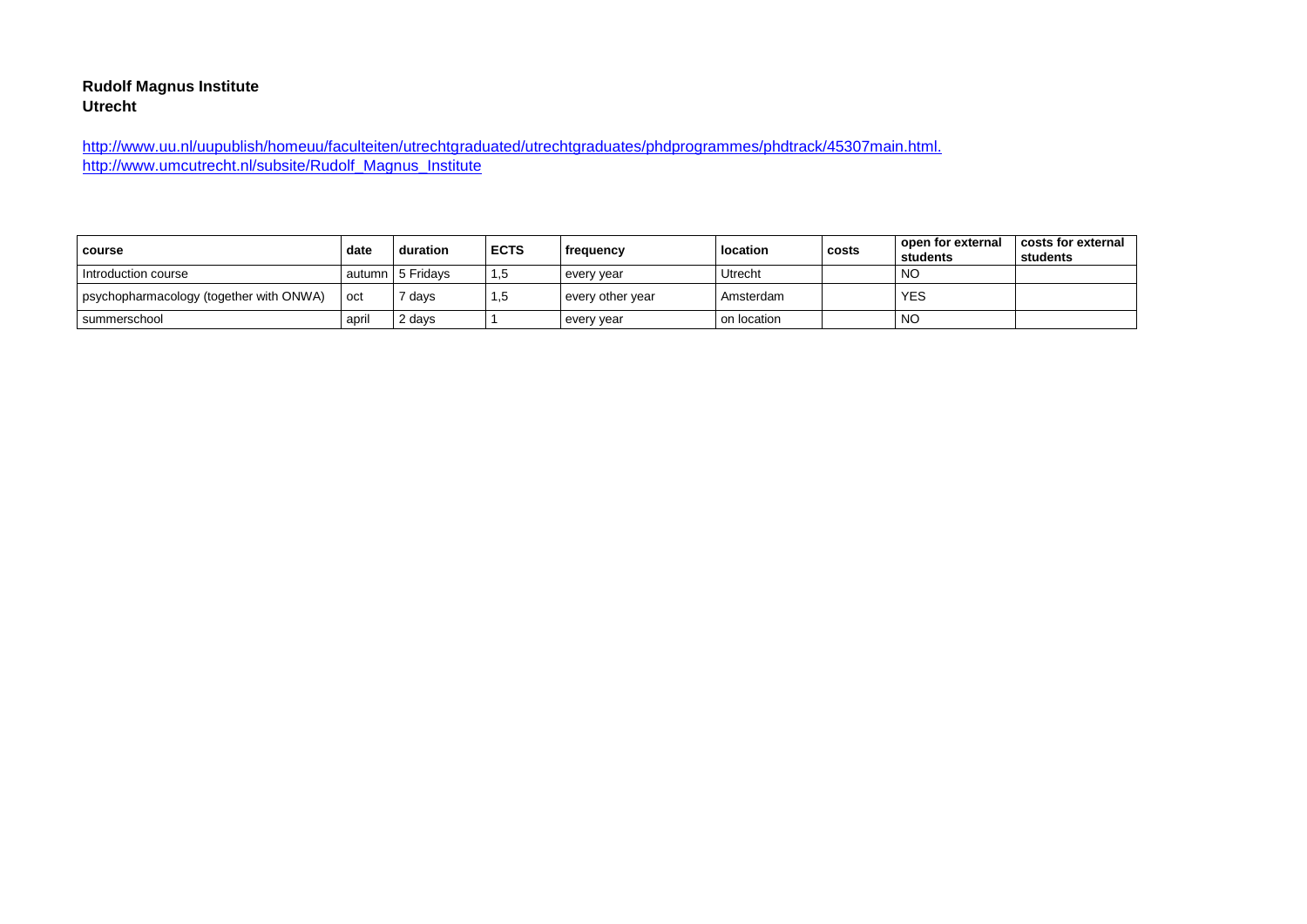# **Graduate School Neurosiences Amsterdam**

#### **Amsterdam**

*(Includes Rotterdam as of 1/1/2008)*

<http://www.onwa.med.vu.nl/pages/courses/list.htm>

| <b>Course</b>                                                          | date | duration | <b>ECTS</b> | frequency               | location                            | costs | open for external<br>students | costs for external<br>students |
|------------------------------------------------------------------------|------|----------|-------------|-------------------------|-------------------------------------|-------|-------------------------------|--------------------------------|
| Introduction course (together with RMI)                                | nov  | 40 hours |             | every year              | Amsterdam, Utrecht<br>and Rotterdam |       | <b>NO</b>                     |                                |
| experimental neurophysiology                                           |      | 40 hours |             | course every other year | Amsterdam                           |       | <b>YES</b>                    |                                |
| neuropsychopharmacology                                                |      | 56 hours | 1,5         | course every other year | Amsterdam                           |       | <b>YES</b>                    |                                |
| morphometry and stereology                                             |      | 32 hours |             | course every other year | Amsterdam                           |       | <b>YES</b>                    |                                |
| molecular neurobiology                                                 |      | 56 hours | 1,5         | course every other year | Amsterdam                           |       | <b>YES</b>                    |                                |
| cognitive neuroscience                                                 |      | 40 hours | 1,5         | course every other year | Amsterdam                           |       | <b>YES</b>                    |                                |
| neurodegenerative diseases of the nervous system: from clinic to bench |      | 40 hours | 1,5         | course every other year | Amsterdam                           |       | <b>YES</b>                    |                                |
| functional neuroanatomy                                                |      | 40 hours | 1,5         | course every other year | Amsterdam                           |       | <b>YES</b>                    |                                |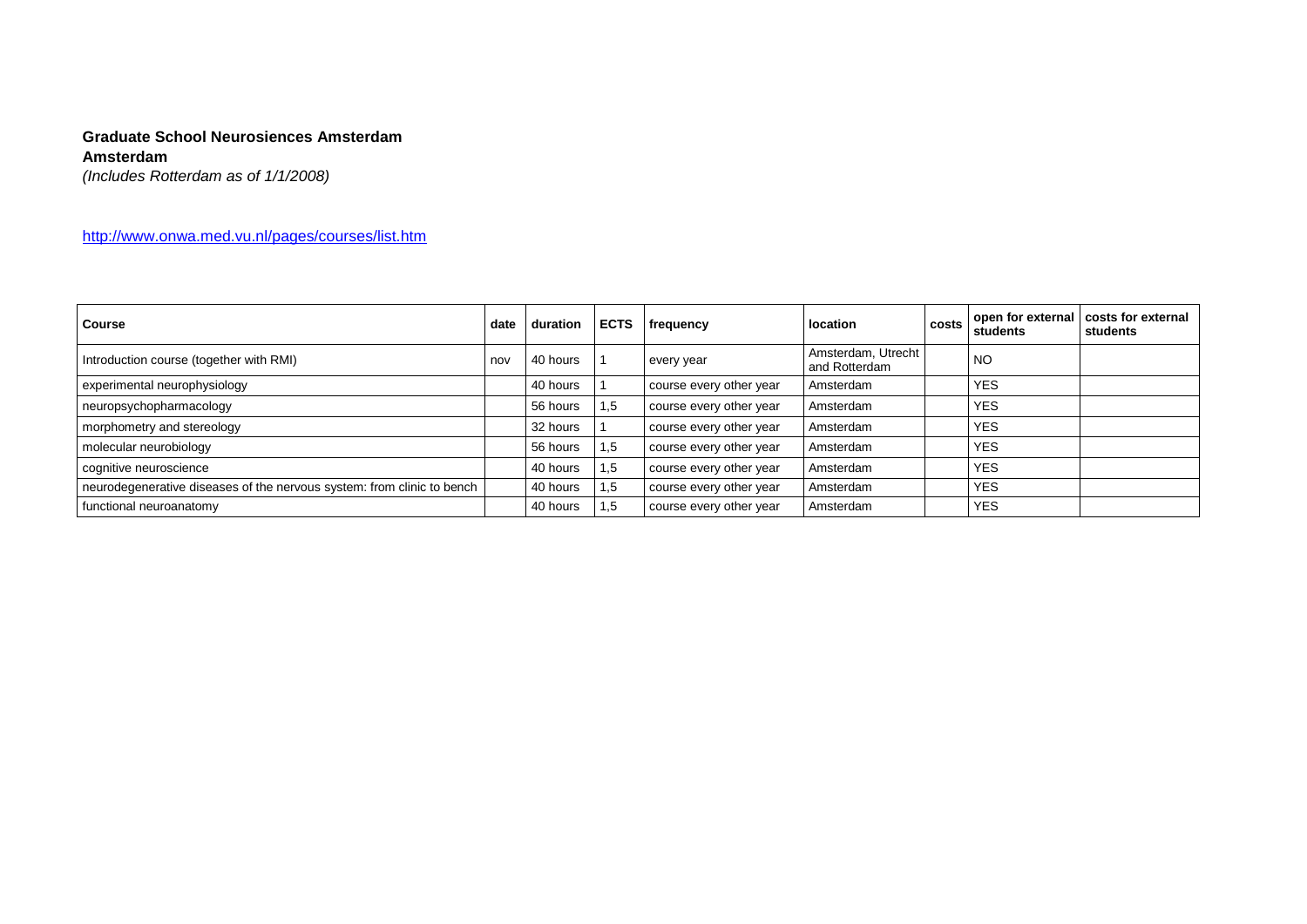# **European Graduate School Neurosciences**

#### **Maastricht**

# [www.euronschool.eu](http://www.euronschool.eu/) **European Graduate School of Neuroscience (Euron)** [www.neuronworkshops.nl](http://www.neuronworkshops.nl/) **Coordinator of Euron = School for Mental Health and Neuroscience (MHeNS)** [www.unimaas.nl/mhens](http://www.unimaas.nl/mhens) **Maastricht University**

| course                                                                           | date                                                    | duration                | <b>ECT</b><br>S | frequency                | <b>location</b>                                                                | costs            | open for<br>external<br>students | costs for<br>external<br>students |
|----------------------------------------------------------------------------------|---------------------------------------------------------|-------------------------|-----------------|--------------------------|--------------------------------------------------------------------------------|------------------|----------------------------------|-----------------------------------|
| Stereotaxy: from local drug delivery to deep<br>brain stimulation                | Feb. 4-6, 2009 / 5-<br>7 October 2009<br>Samsun, Turkey | 3 days                  |                 | every year               | <b>Maastricht University</b>                                                   | € 125 / € 250    | yes                              |                                   |
| Workshop Drugs and the Brain: an update for<br>Psychopharmacologist              | Feb. 9-13, 2009<br>Esposende,<br>Portugal               | 5 days                  |                 | every other year         | <b>Maastricht University</b>                                                   | € 300/€350       | yes                              |                                   |
| Marie Curie Fellow Meeting                                                       | March 25th, 2009                                        | 1 day                   |                 | every year               | <b>Maastricht University</b>                                                   | free             | yes                              |                                   |
| Functional human neuroanatomy and<br>cognition: from development to aging        | 2009; date to be<br>determined                          | 5 days                  |                 | every year               | <b>Maastricht University</b>                                                   | € 150/€ 250      | yes                              |                                   |
| Rodent neuroanatomy (Part I introduction;<br>Part II cerebellum and diencephalon | March 26th;<br>Dec.3rd, 2009                            | each<br>part<br>one day |                 | every year, two<br>times | University of Cologne                                                          | € 25             | yes                              |                                   |
| Molecular Cell Biology: Neuronal<br>development, degeneration and regeneration   | Autumn 2009                                             | 5 days                  |                 | every year               | University of Liège/ RWTH Aachen                                               | € 200            | yes                              |                                   |
| Summer school in Electrophysiology                                               | Beginning of July<br>2009                               | 5 days                  |                 | every other year         | University of Hasselt / University of Liège /<br>Université Libre de Bruxelles | € 300/€ 400      | yes                              |                                   |
| Modulation and analysis of cellular cholesterol<br>metabolism                    | Sept. or Oct. 2009                                      | 3-4 days                |                 | every other year         | University of Bonn                                                             | to be determined | yes                              |                                   |
| Neuroimmunology                                                                  | 2009 or 2010/date<br>to be determined                   | 2 days                  |                 | every other year         | University of Hasselt / Maastricht<br>University                               | to be determined | yes                              |                                   |
| Animal models of behaviour from a human<br>perspective                           | Autumn 2009                                             | 3 days                  |                 | every other year         | <b>Maastricht University</b>                                                   | to be determined | yes                              |                                   |
| Euron PhD days                                                                   | Oct. 1-2, 2009                                          | 2 days                  |                 | every year               | Radboud Universiteit Nijmegen                                                  | € 50-100         | yes                              |                                   |
| Workshop update in Alzheimer Research<br>(sponsored by ISAO / AHAF)              | Autumn 2010                                             | 3 days                  |                 | every other year         | <b>Maastricht University</b>                                                   | to be determined | yes                              |                                   |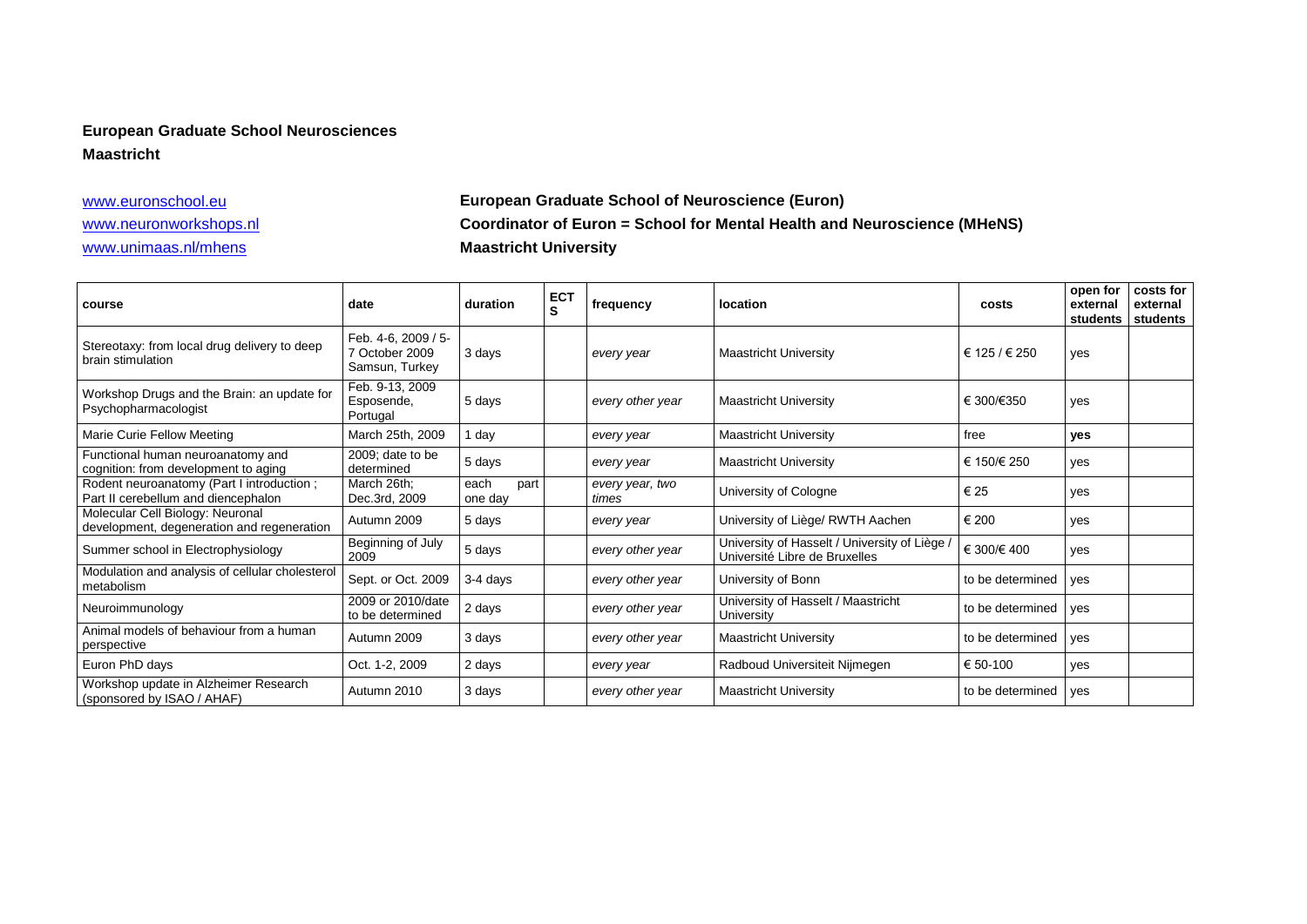# **Graduate school Neuroimaging Methods** *(under contruction)* **Maastricht**

| course      | date          | duration | <b>ECTS</b> | frequency  | <b>location</b> | costs | open for<br>external<br>students | costs for<br>external<br>students |
|-------------|---------------|----------|-------------|------------|-----------------|-------|----------------------------------|-----------------------------------|
| fMRI course | February 2009 | 4 days   |             | every year |                 |       | Msc. PhD<br>and postdoc          |                                   |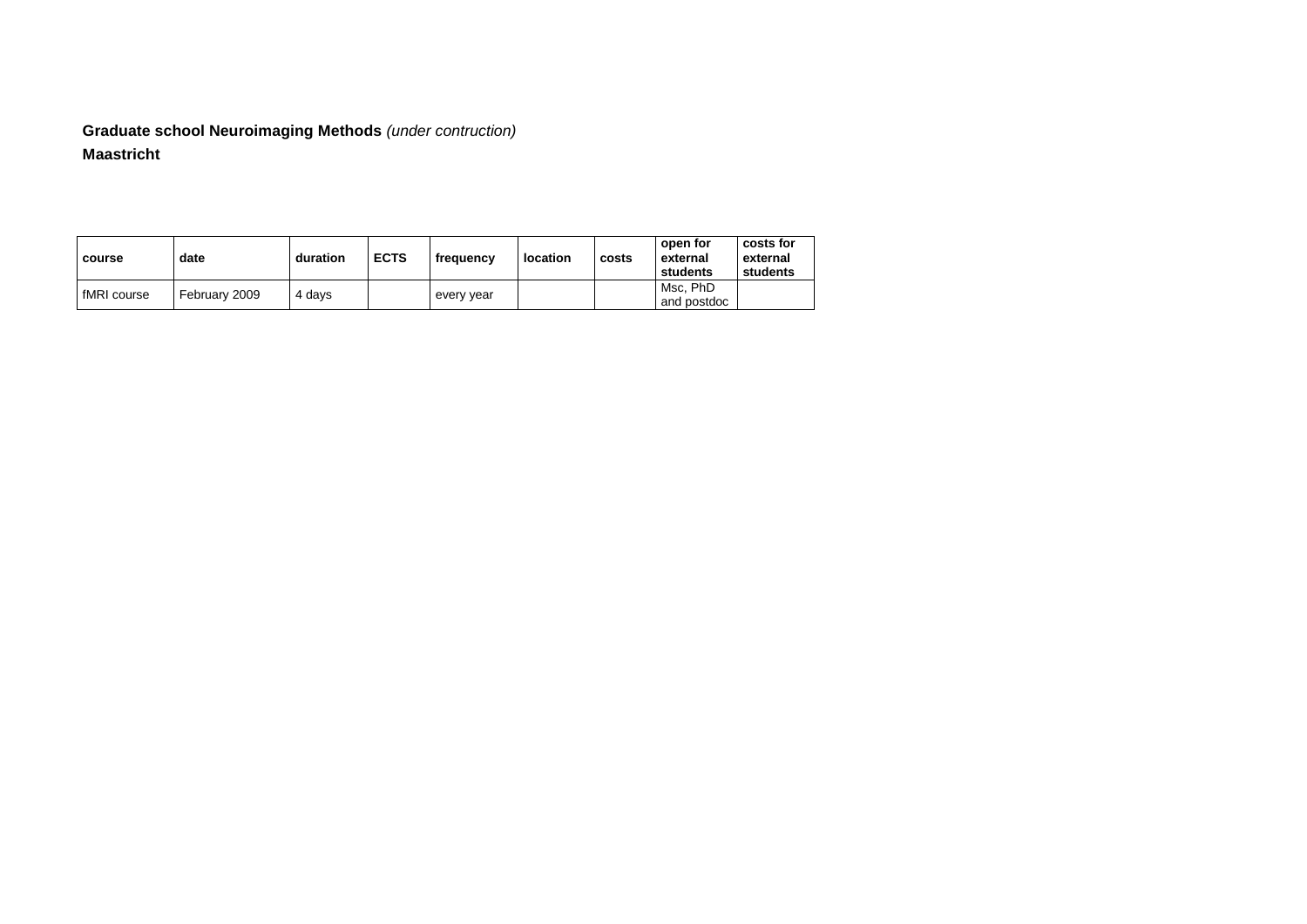### **Helmholtz Institute**

#### **Utrecht**

## http://www.phys.uu.nl/~wwwfm/Education/Courses.html

| course                  | date                   | duration        | <b>ECTS</b>   | frequency | location | costs | open for<br>external<br>students | costs for<br>external<br>students |
|-------------------------|------------------------|-----------------|---------------|-----------|----------|-------|----------------------------------|-----------------------------------|
| Linear Systems Analysis | February-March 2008?   | 3 days parttime | 3, parttime   |           |          |       | <b>YES</b>                       |                                   |
| <b>Motor Systems</b>    | spring 2008            | 5 days          | 6, parttime   |           |          |       | <b>YES</b>                       |                                   |
| <b>Sensory Systems</b>  | September-October 2008 | 5 davs          | 7.5, parttime |           |          |       | <b>YES</b>                       |                                   |
| SPM5 fMRI course        | October 2008           | 3 days parttime |               |           |          |       | <b>YES</b>                       |                                   |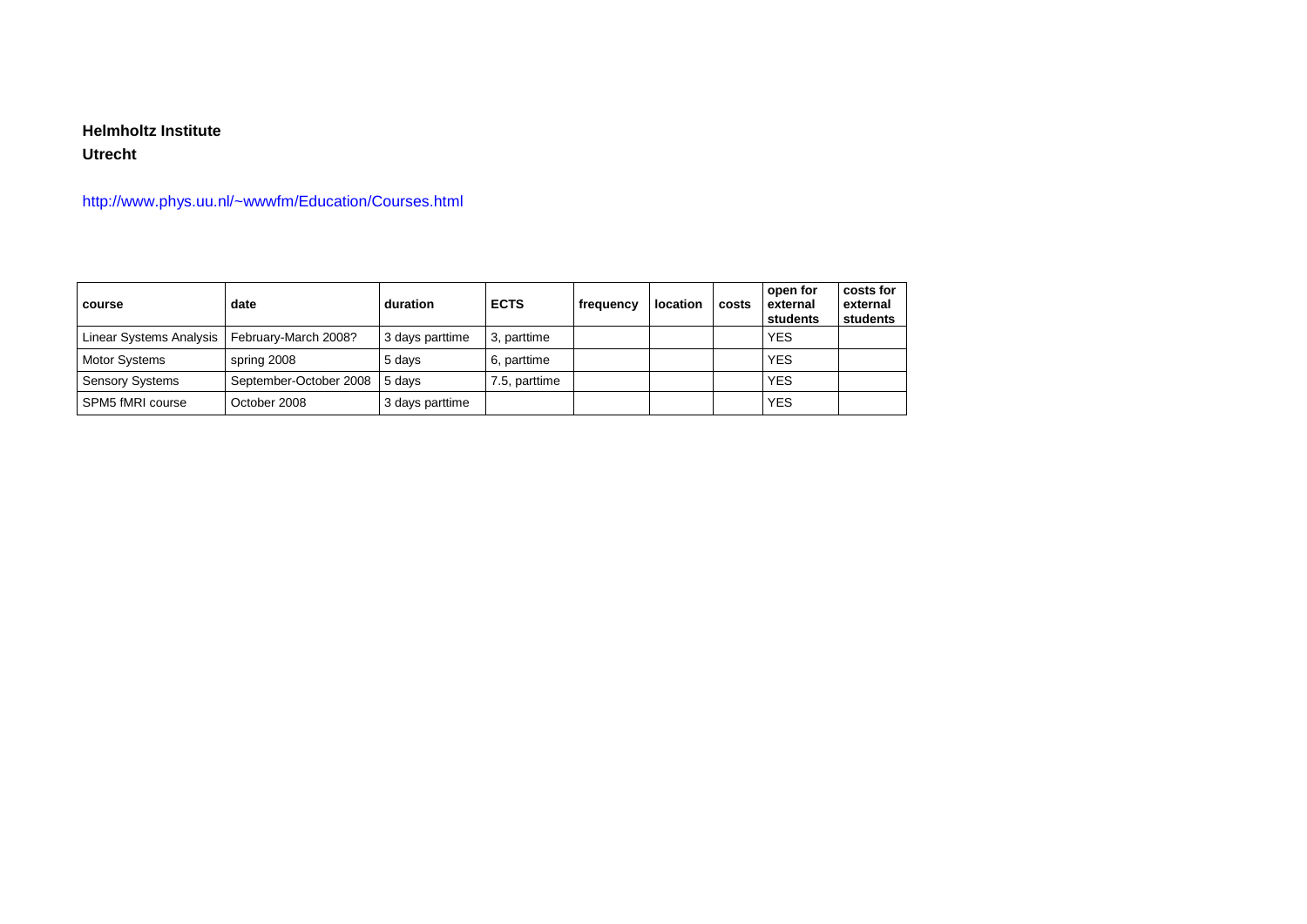# **Graduate School for Behavioural and Cognitive Neurosciences Groningen**

## <http://www.rug.nl/bcn/education/phd/index>

| course                                                   | date                                    | duration                   | <b>ECTS</b> | frequency                      | <b>location</b> | costs         | open for<br>external<br>students | costs for<br>external<br>students |
|----------------------------------------------------------|-----------------------------------------|----------------------------|-------------|--------------------------------|-----------------|---------------|----------------------------------|-----------------------------------|
| <b>BCN Master Classes</b>                                | Throughout the year                     | 0.5 day each               | 0,5         | Several throughout<br>the year | Groningen       | not known yet | check with PhD<br>Coordinator    | not known yet                     |
| <b>BCN Lectures</b>                                      | Throughout the year                     | several days,<br>part time | 0,25        | Several throughout<br>the year | Groningen       | not known yet | check with PhD<br>Coordinator    | not known yet                     |
| <b>BCN Orientation Course</b>                            | September 2009                          | 6 Fridays                  | 3           | once a year                    | Groningen       | not known yet | check with PhD<br>Coordinator    | not known yet                     |
| <b>BCN PhD Retreat</b>                                   | 2/3 April 2009                          | 2 days                     | $1 - 2$     | once a year                    | Groningen       | not known yet | No                               | not applicable                    |
| <b>BCN Poster Presentation</b>                           | Jan/Feb 2010                            | 1 day                      |             | once a year                    | Groningen       | not known yet | <b>No</b>                        | not applicable                    |
| <b>BCN Project Management for Scientific</b><br>Research | Date to be determined.<br>check website |                            | 2           | once a year                    | Groningen       | not known yet | check with PhD<br>Coordinator    | not known yet                     |
| <b>BCN Statistics</b>                                    | June 2009                               |                            | 2           | once a year                    | Groningen       | not known yet | check with PhD<br>Coordinator    | not known yet                     |
| <b>BCN Symposium</b>                                     | 11 June 2009                            | 1 day                      | 0,5         | once a year                    | Groningen       | not known yet | check with PhD<br>Coordinator    | not known yet                     |
| <b>EEG Course</b>                                        | Dec 2009/Jan 2010                       |                            |             | once a year                    | Groningen       | not known yet | check with PhD<br>Coordinator    | not known yet                     |
| fMRI Course                                              | June 2009                               |                            | 1,5         | once a year                    | Groningen       | not known yet | check with PhD<br>Coordinator    | not known yet                     |
| Neuroanatomy                                             | Nov/Dec 2009                            |                            | 3 or 5      | once a year                    | Groningen       | not known yet | check with PhD<br>Coordinator    | not known yet                     |
| Philosophy of Neuroscience                               | November 2009                           | several days,<br>part time | $1 - 5$     | once a year                    | Groningen       | not known yet | check with PhD<br>Coordinator    | not known yet                     |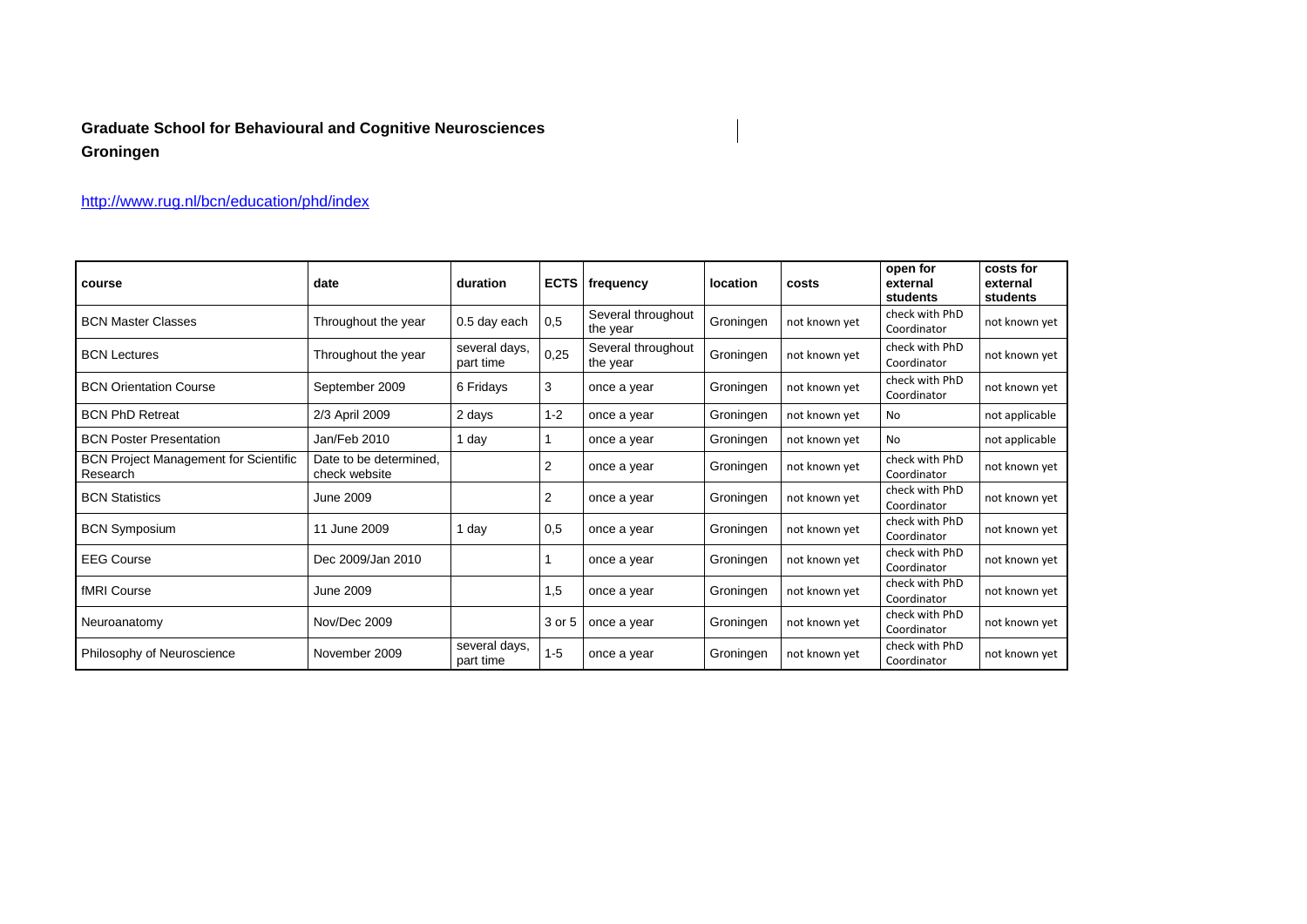### **FC Donders**

## **Nijmegen**

<http://www.ru.nl/fcdonders/courses/courses/>

| course                                                                                                       | date                     |        | duration   ECTS   frequency   location   costs |       | open for<br>external<br>students | costs for<br>external<br>students |
|--------------------------------------------------------------------------------------------------------------|--------------------------|--------|------------------------------------------------|-------|----------------------------------|-----------------------------------|
| Toolkit of Cognitive Neuroscience:<br>advanced topics in MR imaging of the brain                             | April 7-9, 2008          | 3 days |                                                | 150 € | <b>YES</b>                       |                                   |
| <b>Toolkit of Cognitive Neuroscience:</b><br>advanced data analysis and source modelling of EEG and MEG data | April 21-24, 2008 4 days |        |                                                | 150 € | <b>YES</b>                       |                                   |
| Toolkit of Cognitive Neuroscience:<br>advanced course in fMRI data analysis                                  | May 19-21, 2008 3 days   |        |                                                | 150 € | <b>YES</b>                       |                                   |
| Tool-kit of Cognitive Neuroscience 2008                                                                      | June 23-27, 2008 5 days  |        |                                                | 200€  | YES                              |                                   |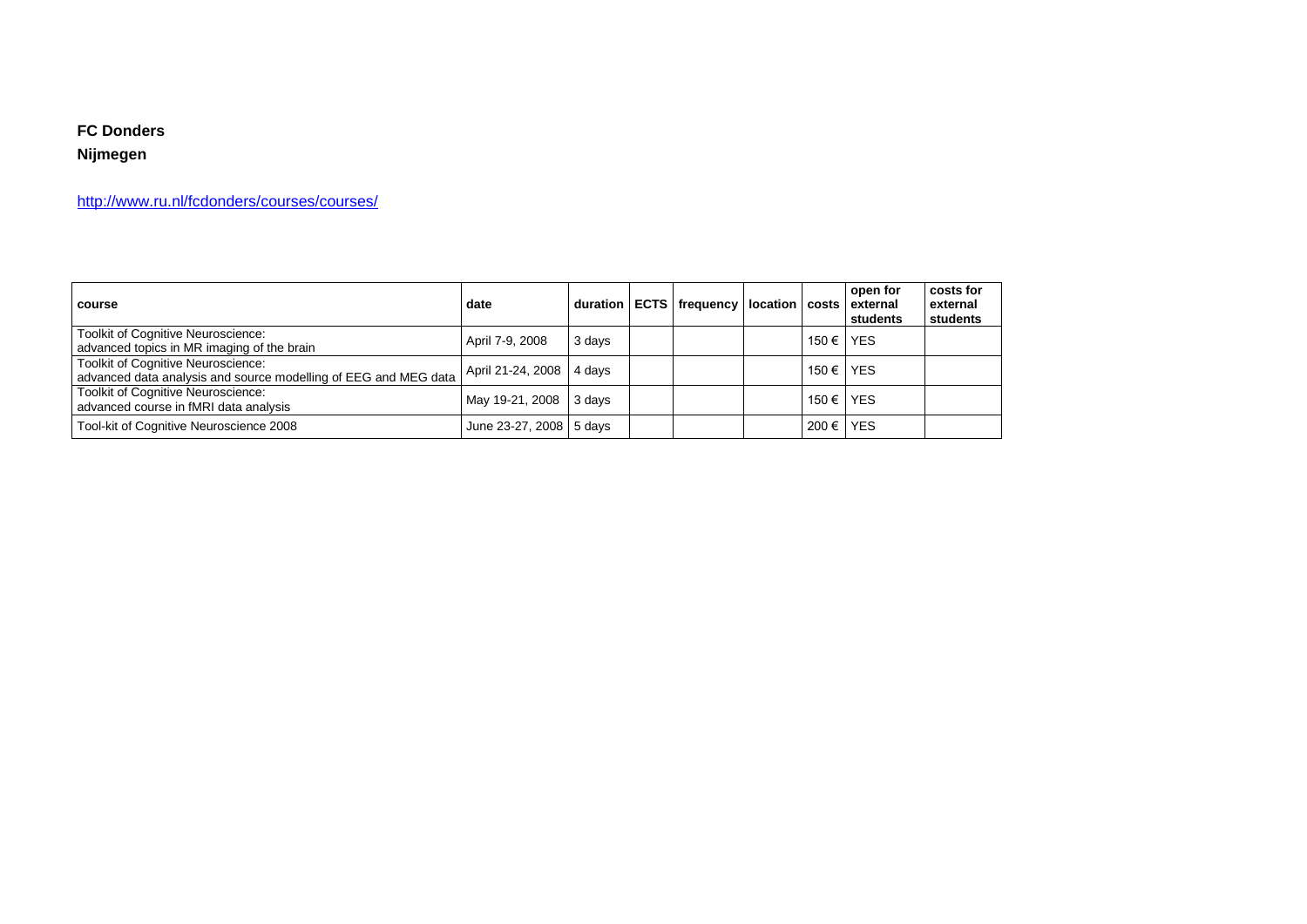**Research Institute in the Cognitive Neurosciences Nijmegen**

<http://www.ru.nl/socialewetenschappen/nici/>

*no courses listed*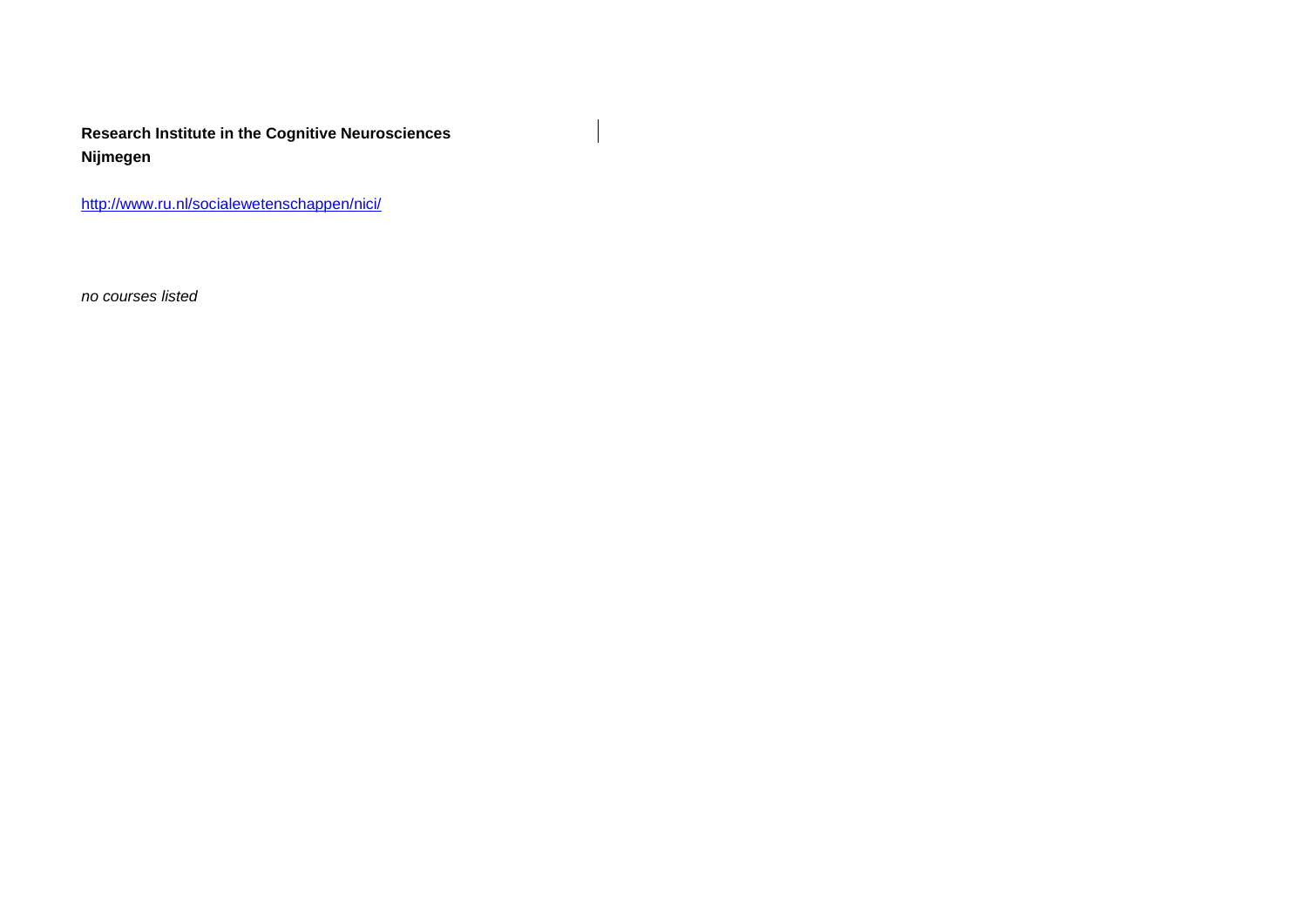# **Leiden Institute for Brain and Cognition Leiden**

<http://www.libc-leiden.nl/courses.htm>

| course                                                                       | date l |  | duration   ECTS   frequency | location   costs | open for<br>external<br>students | costs for<br>external<br>students |
|------------------------------------------------------------------------------|--------|--|-----------------------------|------------------|----------------------------------|-----------------------------------|
| If ull training program on fMRI imaging, EEG recordings and data<br>analysis |        |  |                             |                  | YES                              |                                   |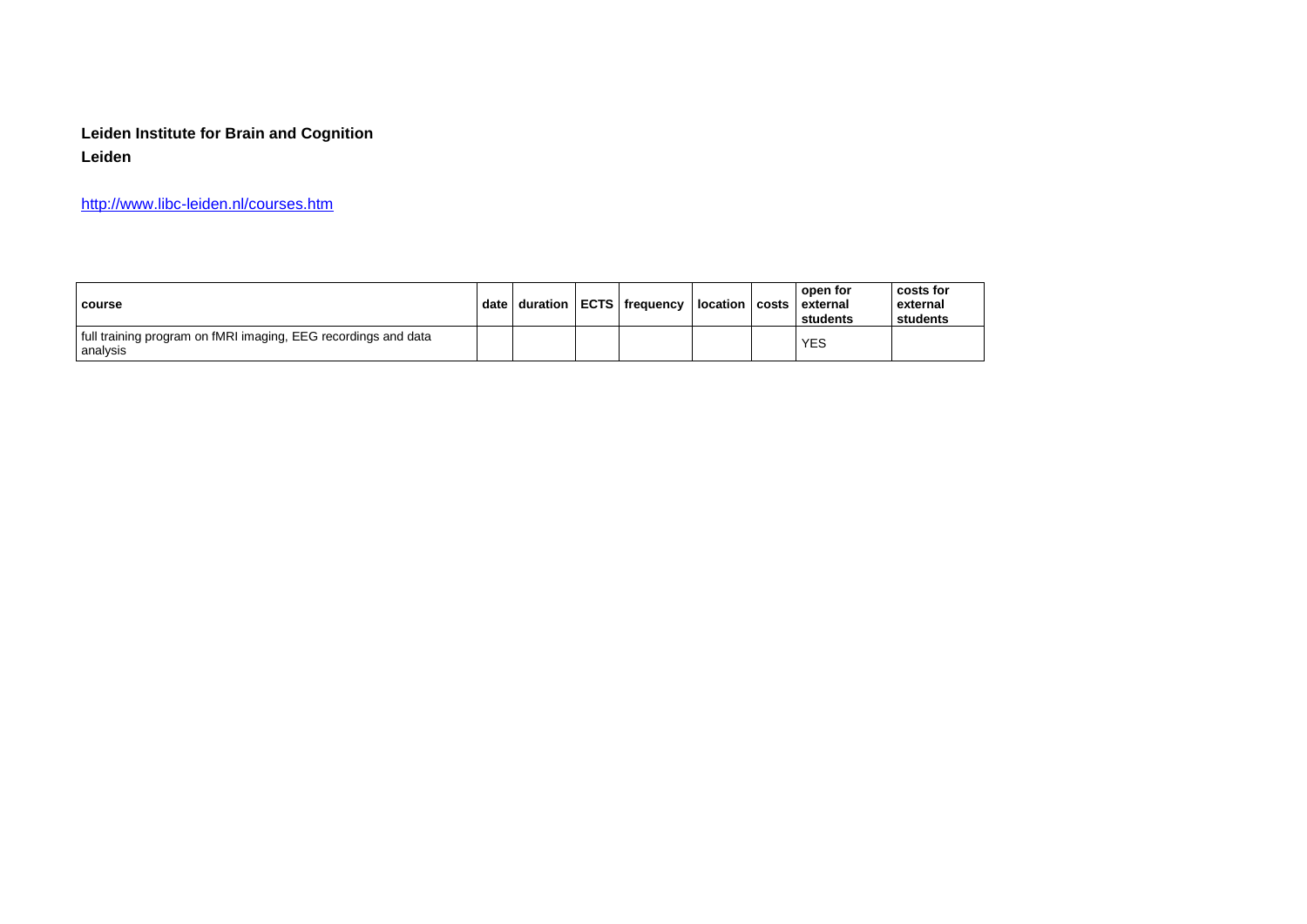# **Experimenteel Psychologische Onderzoek School' (Researchschool Experimental Psychology) Amsterdam**

<http://epos.fmg.uva.nl/education/home.html>

| course                                   | date                     | duration | <b>ECTS</b>   frequency         | location | costs | open for<br>external<br>students | costs for<br>external<br>students |
|------------------------------------------|--------------------------|----------|---------------------------------|----------|-------|----------------------------------|-----------------------------------|
| memory and network models                | during the academic year | day      | one day course every other year |          |       | <b>NO</b>                        |                                   |
| language                                 | during the academic year | day      | one day course every other year |          |       | <b>YES</b>                       |                                   |
| higher mental processes                  | during the academic year | day      | one day course every other year |          |       | <b>YES</b>                       |                                   |
| meta-theory                              | during the academic year | day      | one day course every other year |          |       | <b>YES</b>                       |                                   |
| psychophysiology of attention            | during the academic year | day      | one day course every other year |          |       | <b>YES</b>                       |                                   |
| attention and perceptual processes       | during the academic year | day      | one day course every other year |          |       | <b>YES</b>                       |                                   |
| psychobiology and individual differences | during the academic year | day      | one day course every other year |          |       | <b>YES</b>                       |                                   |
| stress and arousal                       | during the academic year | day      | one day course every other year |          |       | <b>YES</b>                       |                                   |
| disorders in information processing      | during the academic year | day      | one day course every other year |          |       | <b>YES</b>                       |                                   |